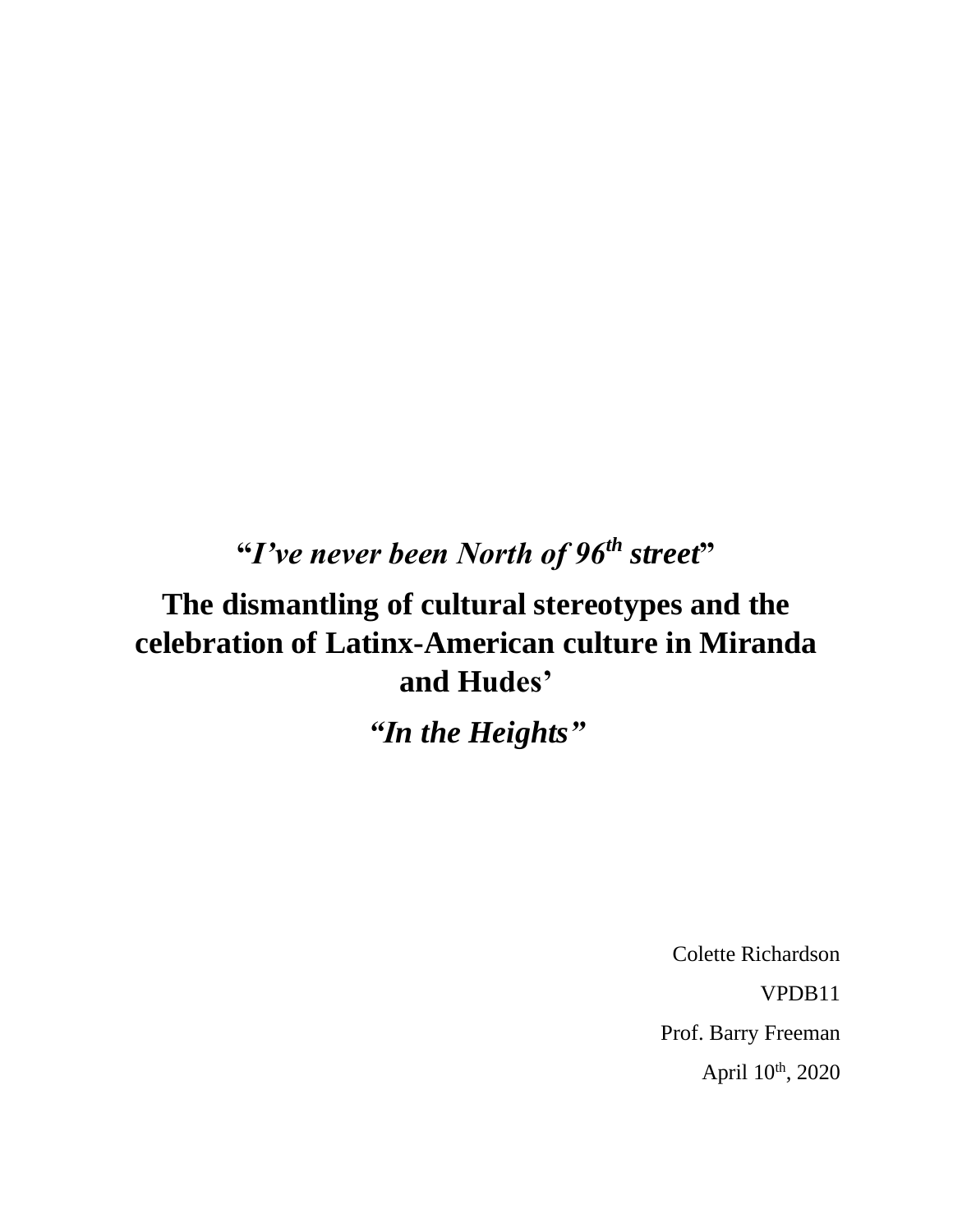Audiences and writers of Broadway musicals are historically predominantly white. 1 In the 2008 Broadway season for example, 82% of all writers of musicals<sup>2</sup>, and 74% of all audience members<sup>3</sup> were white. However, 2008 also saw the premiere of Lin Manuel Miranda and Quiara Alegría Hudes's *In the Heights*, the first successful musical about the Latinx<sup>4</sup> experience with Latinx authors.<sup>5</sup> Prior to *In the Heights*, Broadway's most notable Latinx musical was 1957's West Side Story, written by an entirely white team<sup>6</sup>, with all of its Latinx characters being either gang members or victims.<sup>7</sup> Two decades later, when the crack cocaine epidemic hit New York, the predominantly Latinx neighborhood of Washington Heights became the city's epicenter for drug related crime, $8$  and the stereotype of Latinx people as drug dealers and gang members became even more solidified.<sup>9</sup>

*In the Heights* challenged this narrative. In balancing the dismantling of the stereotype of Latinx criminality through a focus on commonality, with a celebration of pride of Latinx cultural individuality, Miranda and Hudes created a piece that both educated a white audience about their culture, and portrayed their similarities to traditional Broadway musical theatre goers.

The dismantling of stereotypes begins in the opening number entitled *In The Heights*. After introducing himself and his heritage, Usnavi, our narrator, addresses the audience's unfamiliarity with the neighborhood saying "You're prob'ly thinkin: "I'm up shit's creek! *I*'ve never been

<sup>1</sup> Internet Broadway Database

<sup>&</sup>lt;sup>2</sup> Ibid

<sup>3</sup> Broadway League Audience Report

<sup>4</sup> A person of Latin American origin or descent, used as a gender-neutral alternative to Latino/Latina

<sup>5</sup> Cázares. "Resisting Gentrification in Quiara Alegría Hudes and Lin-Manuel Miranda's In the Heights and Ernesto Quiñonez's Bodega Dreams." 2017

<sup>6</sup> Internet Broadway Database

<sup>7</sup> Sáez, Blackout on Broadway, 2018

<sup>8</sup> Cázares, "Resisting Gentrification in Quiara Alegría Hudes and Lin-Manuel Miranda's In the Heights and Ernesto Quiñonez's Bodega Dreams."

<sup>&</sup>lt;sup>9</sup> Sáez, Blackout on Broadway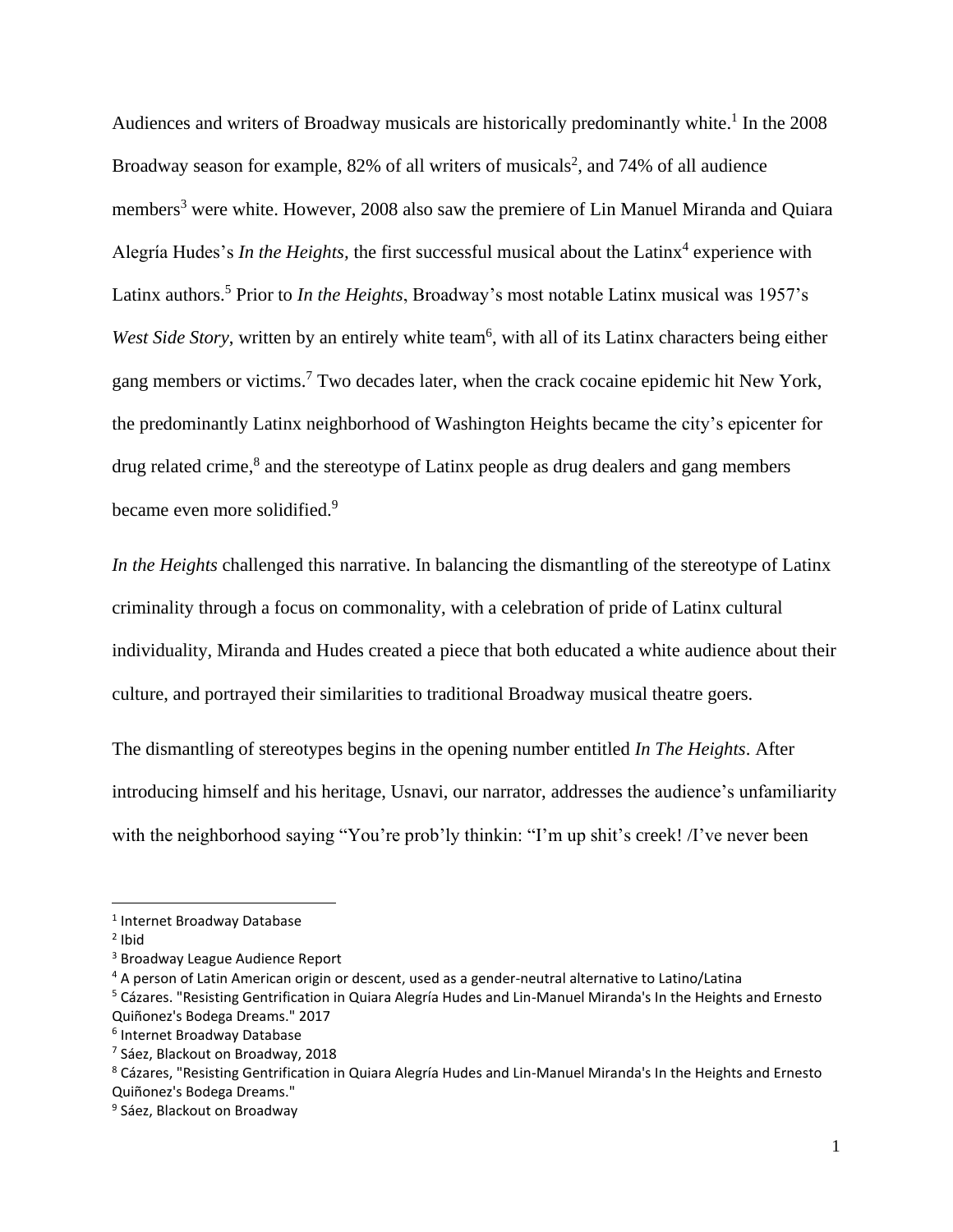North of 96<sup>th</sup> street<sup>"" 10</sup>. This opening number in the play speaks directly to its audience, acknowledging their discomfort in their unfamiliarity with the subject matter, and meeting them with humor and understanding. As the song progresses, we are introduced to the various characters that make up the neighborhood, the Rosarios who own the cab company where Benny works and whose daughter Nina is studying at Stanford, Daniela and Carla who run the salon, Usnavi's love interest Vanessa who is saving up for an apartment on the West Side and his younger cousin Sonny, who helps him run the bodega.<sup>11</sup> As Usnavi explains "everybody's got a job/everybody's got a dream."<sup>12</sup>

Significantly, nearly all the characters are small business owners. The residents of this Washington Heights enclave are not gang members and drug dealers, but legitimate business owners and hardworking employees buying into the promise of the American Dream. Each character is working towards "the day [they] go from poverty to stock options".<sup>13</sup> This desire of lower-middle class entrepreneurs who work to rise above their social standing is a quintessential part of the immigrant story in "settler societies", yet one that is not specific to any individual cultural group.<sup>14</sup> The desires Kevin Rosario expresses to ensure his family has "everything they need"<sup>15</sup> to prevent his "work"<sup>16</sup>, "life"<sup>17</sup> and "sacrifice[es]"<sup>18</sup> from being "useless"<sup>19</sup> are universally immigrant, making them feel relatable, whether the audience member's grandparents originated in Ireland, Italy or Cuba. In focusing on these universal struggles, Miranda and Hudes

<sup>10</sup> In The Heights Original Broadway Cast Recording, 2008

 $11$  Hudes et al. In the Heights: the Complete Book and Lyrics of the Broadway Musical, 2013.

 $12$  Ibid

 $13$  Ibid

<sup>&</sup>lt;sup>14</sup> Dauvergne, The New Politics of Immigration and the End of Settler Societies, 2017.

<sup>&</sup>lt;sup>15</sup> In the Heights Original Broadway Cast Recording

 $16$  Ibid

 $17$  Ibid

 $18$  Ibid

 $19$  Ibid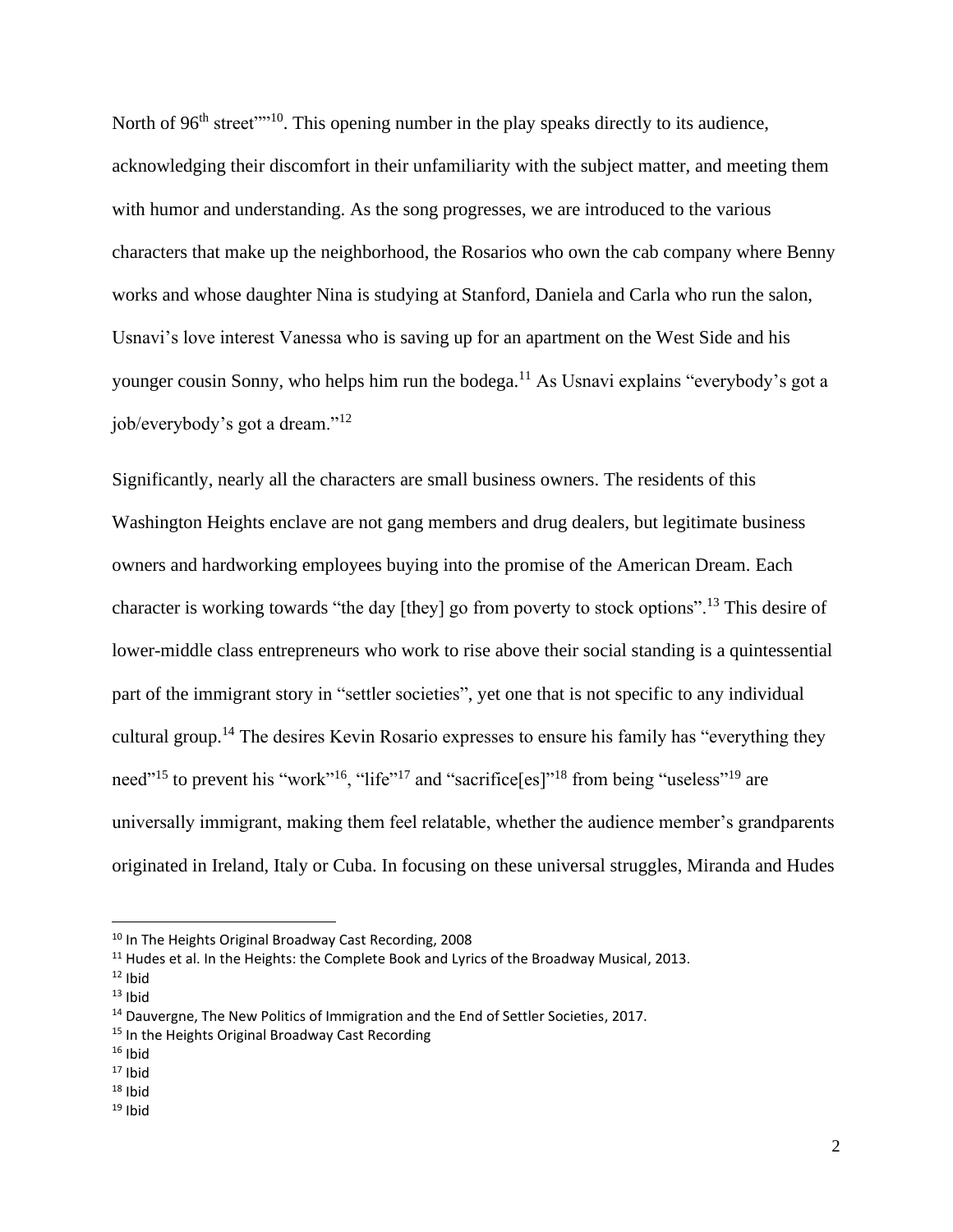are showing their audience how they all "came to work and to live and [have] a lot in common".<sup>20</sup>

However, not all of *In the Heights* characters are gainfully employed. Graffiti Pete is introduced as he is tagging Usnavi's bodega, and Usnavi describes him as "this punk I gotta chase away"<sup>21</sup>. The audience associates his character with the stereotypical ideas of Latinx criminality the Washington Heights neighborhood has become known for. Later in the show he is seen making a suspicious back alley deal with Sonny, but the details are not heard.<sup>22</sup> The preconceived ideas of Latinx criminality cause the audience to presume that Graffiti Pete is dealing in illicit business.<sup>23</sup> However, it is later revealed that Sonny had commissioned Graffiti Pete to create a community memorial mural for the late Abuela Claudia, turning the stereotype on its head.<sup>24</sup> In this way Graffiti Pete represents this dismantling of the stereotype of Latinx criminality, showing that the audience's preconceived ideas surrounding Latinx communities are just that, ideas.<sup>25</sup>

Graffiti Pete is not the only window into the more dangerous side of Washington Heights the musical portrays. The final number of the first act, *Blackout* is a panic fueled chaos as a neighborhood wide power outage has the community scrambling to protect their businesses and loved ones from looting and vandalism.<sup>26</sup> Interestingly though, this violence is only spoken of, and not shown, while the characters feel a looming threat of "people lookin' and shootin'"<sup>27</sup> and wanting to "see a robbery"<sup>28</sup>, the song ends, not with an act of violence, but with Nina and

 $20$  Ibid

<sup>&</sup>lt;sup>21</sup> In The Heights Original Broadway Cast Recording

<sup>&</sup>lt;sup>22</sup> Hudes et al. In the Heights: the Complete Book and Lyrics of the Broadway Musical

<sup>&</sup>lt;sup>23</sup> Sáez, Blackout on Broadway

 $24$  Ibid

 $25$  Ibid

<sup>&</sup>lt;sup>26</sup> Hudes et al. In the Heights: the Complete Book and Lyrics of the Broadway Musical

<sup>&</sup>lt;sup>27</sup>In the Heights Original Broadway Cast Recording

 $28$  Ibid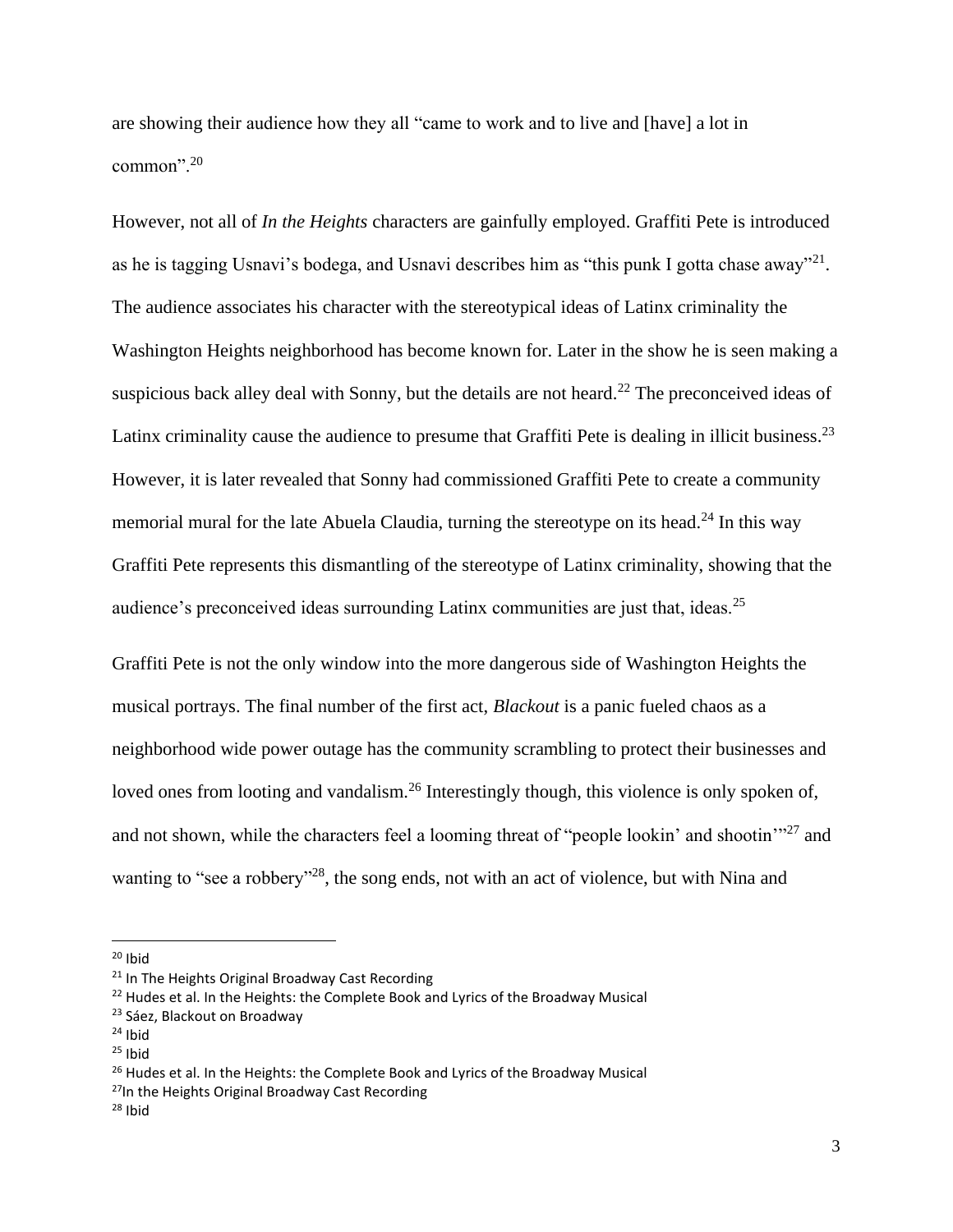Benny kissing under the light of the fireworks<sup>29</sup>. In this way Miranda and Hudes are reminding the audience that while crime is a reality in Washington Heights, it does not define the stories of the neighborhood's residents.

Through the combination of portraying its principal characters in alignment with universally immigrant experiences, and representing the disenfranchised criminal struggles of the neighborhood as one piece of a much larger puzzle of Latinx-American identity, *In the Heights* dismantles the expectation of its white audience that Latinx characters are solely drug dealers and gang members, but rather, immigrants working to rise above their standing, a story which likely resonates for many in the audience.

With all these efforts to portray its characters in a universal light, *In the Heights* does run a risk of its characters becoming white-washed, and through the dismantling of stereotypes asserting that the Latinx communities are no different than white ones. The show avoids diluting the cultural identity of the character through the celebration of Latinx-American pride.

For example, one of *In the Heights'* main themes revolves around the struggle of US born second-generation immigrants to understand and identify with their Latin culture.<sup>30</sup> In the song, *When You're Home*, Nina wonders what her life might have been like if she had grown up in Puerto Rico with "[her] people"<sup>31</sup> having dropped out of university as she feels she has "lost" [her] way"<sup>32</sup> in her quest to understand her cultural identity. In *Carnaval Del Barrio*, Carla attempts to categorize her heritage proclaiming "I'm Chile-Domini-Curican!/But I always say

<sup>&</sup>lt;sup>29</sup> Hudes et al. In the Heights: the Complete Book and Lyrics of the Broadway Musical

 $30$  Ibid

<sup>&</sup>lt;sup>31</sup> In The Heights Original Broadway Cast Recording

 $32$  Ibid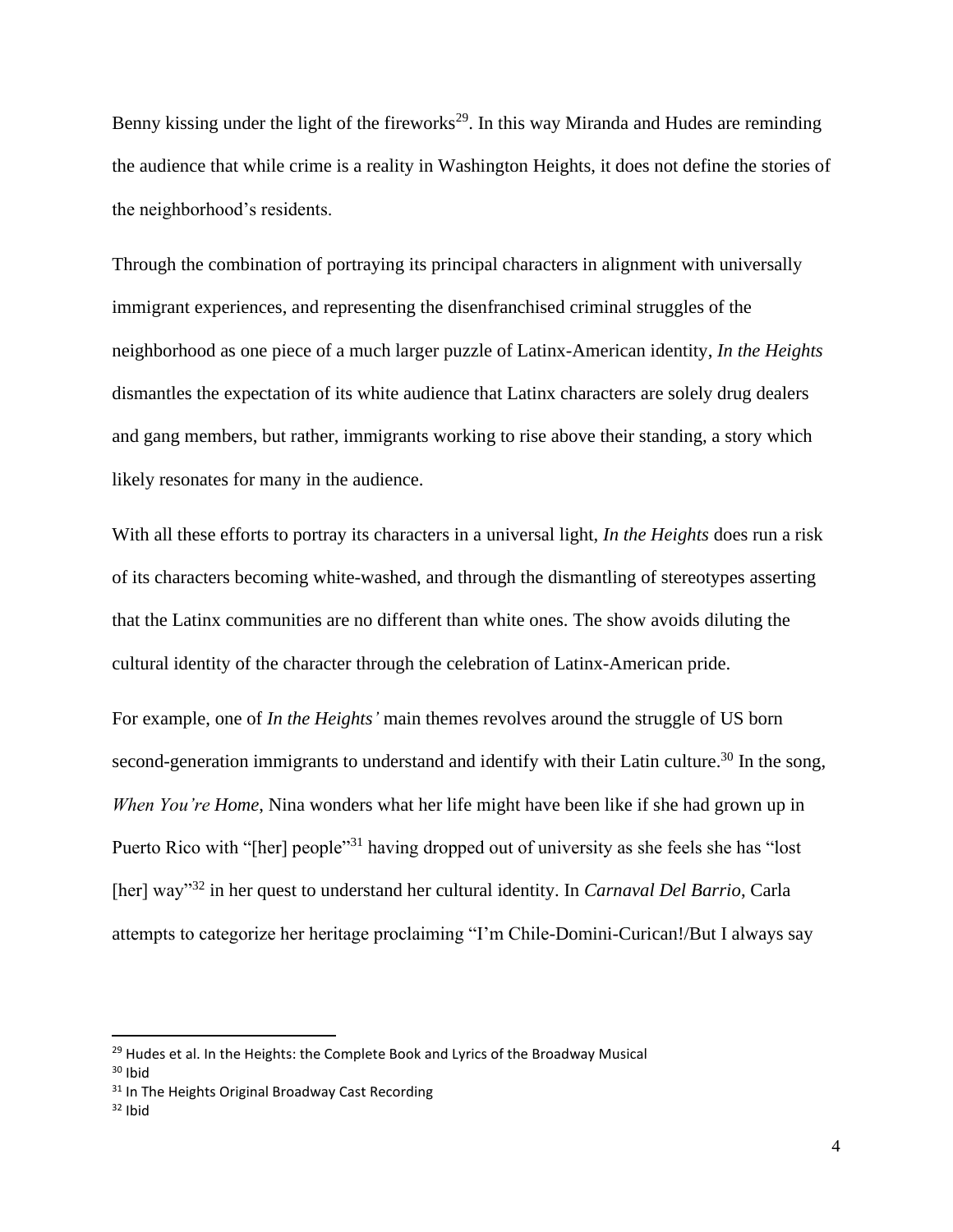I'm from Queens".<sup>33</sup> Even Usnavi, who dreams of moving to the Dominican Republic where his parents grew up eventually comes to the realization that "[the] corner [where his bodega is] is [his] destiny".<sup>34</sup> The show demonstrates the pride of the unique cultural experiences of its characters in being simultaneously Latinx and American.

This is further illustrated by the musical and lyrical choices beyond the plot or characters. A staggering 82% of the songs on the soundtrack include some amount of spoken Spanish nonchalantly mixed in with the English lyrics.<sup>35</sup> This colloquial mixing of languages, described as "Spanglish" is common among Latinx-American communities, and Puerto Rican communities in New York especially. <sup>36</sup> Not only does this use of Spanglish offer an authentically Latinx American portrayal of its characters, but it actively forces its white audience to make space for its characters unique cultural identity. While the show's program includes a handy translation guide for non-Spanish speakers<sup>37</sup>, it does not make any attempt to pander to their unfamiliarity with Spanish, but rather demands them to meet the characters at their level.

The show's pride for its culture is most notably presented, however, in the pastiche of musical styles the show employs. In additional to traditional musical theatre song structure, *In the Heights* is primarily told through hip hop music, with Latin American pop styles incorporated throughout. The show opens with a rhythm played on palitos<sup>38</sup>, which becomes the beat on which Usnavi begins rapping his narration<sup>39</sup>. Rap music, prior to this point, was not typical for

<sup>38</sup> A Puerto Rican instrument made up of wooden sticks hit together to create percussion

<sup>33</sup> Ibid

 $34$  Ibid

<sup>&</sup>lt;sup>35</sup> In The Heights Original Broadway Cast Recording

<sup>36</sup> Abiezer Santiago-Cruz, 2020

<sup>&</sup>lt;sup>37</sup> Program for In the Heights, 2008

<sup>&</sup>lt;sup>39</sup> In the Heights Original Broadway Cast Recording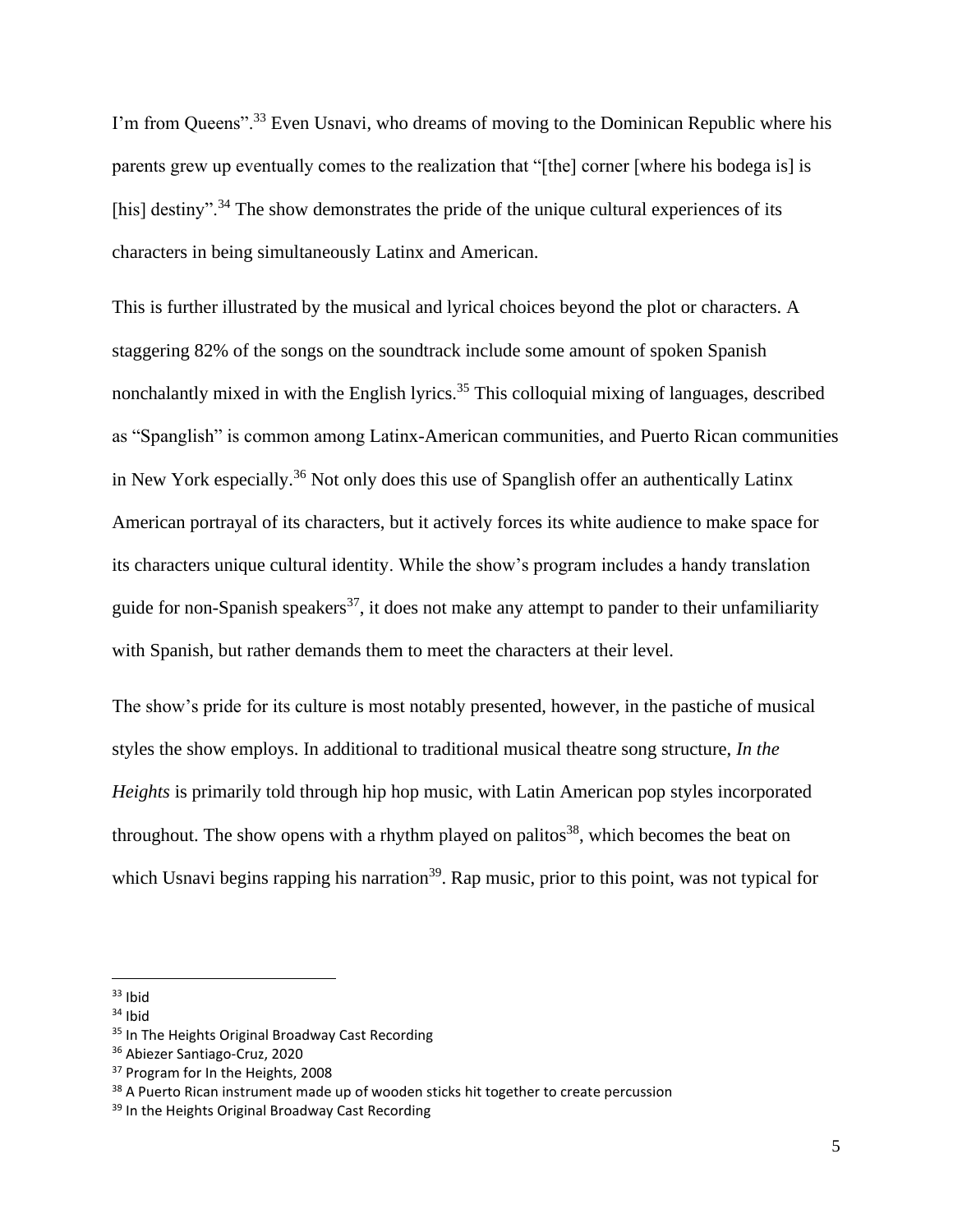Broadway musicals $40$ , but was a common style of music employed by young Latinx-Americans in urban centers to express frustration with a social system that systematically oppressed them.<sup>41</sup> In using this inter-weaving of musical styles, Miranda is not only representing the sound of the neighborhood, but also rebelling against traditional musical theatre writing styles, while remaining in their structure. The result is an unapologetically Latinx-American score which retains the familiar structural makings of a musical, without sacrificing the musical authenticity of its subject.

In theme, use of language and musical style, *In the Heights* misses no opportunity to celebrate the unique cultural identity of the specific Latinx-American community it represents, even if it means asking the audience to do a little extra work to remain on the same page.

It is this balancing act of allowing the audience relate to its characters through their universally immigrant stories and dismantling of stereotypes, while not sacrificing the unique cultural elements of the community that allows *In the Heights* to be such a successful piece for communication between cultural groups. What the show ultimately achieves is a reclaiming of the narrative surrounding Latinx characters in the musical theatre canon.

What is more, no one expected *In the Heights* to achieve the kind of success that it did.<sup>42</sup> The musical's writers were virtually unknown at the time, with Miranda having only recently graduated from university<sup>43</sup>. However, much to everyone's surprise the show won the  $2008$ Tony Award for Best Musical, and broke all box office expectations, becoming an

<sup>42</sup> Heinze, 2008

<sup>40</sup> Internet Broadway Database

<sup>41</sup> Smitherman, The Chain Remain the Same' Communicative Practices in the Hip Hop Nation, 1997.

 $43$  Ibid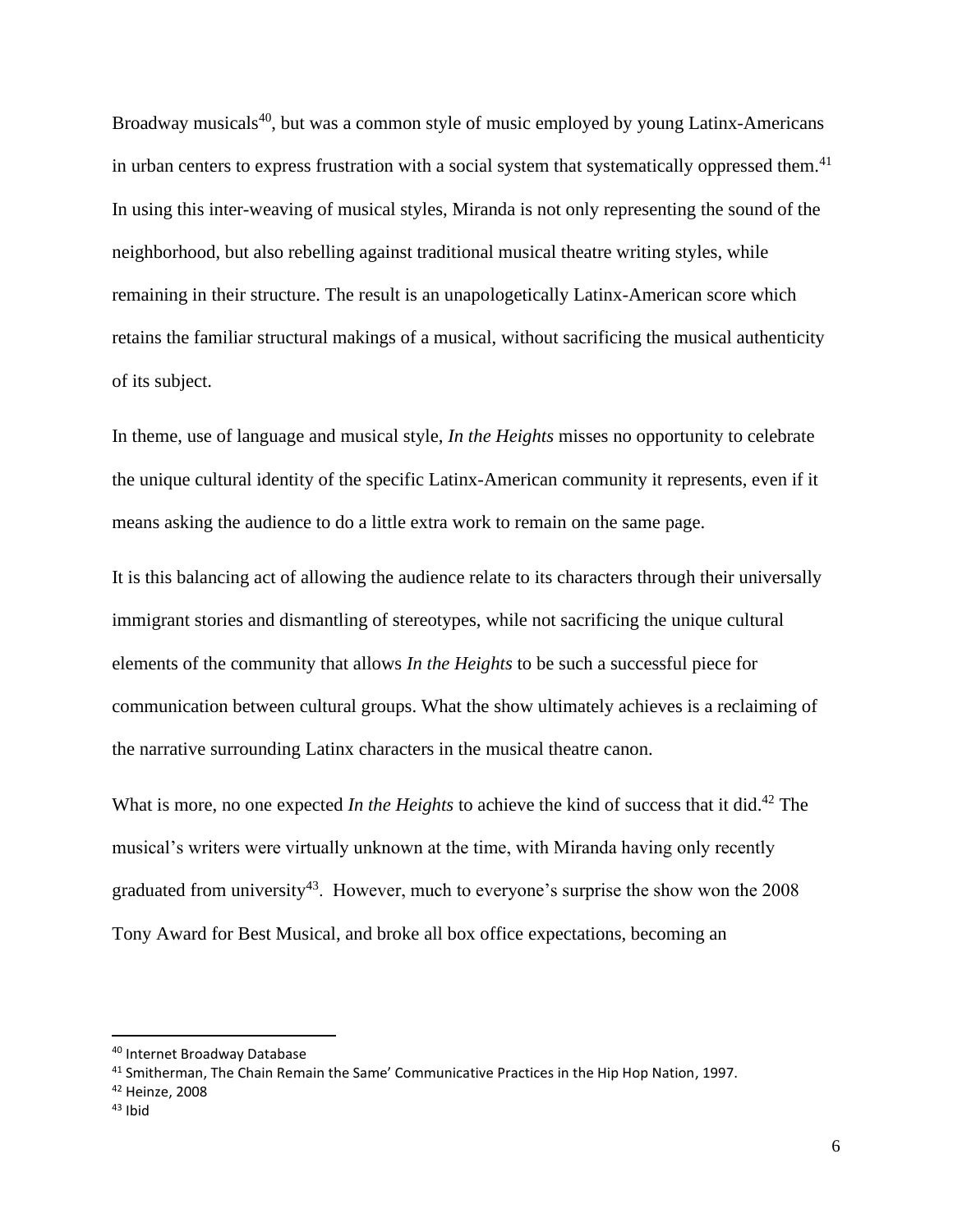internationally known staple.<sup>44</sup> Today, productions of *In the Heights* have been mounted everywhere from Vancouver to South Korea<sup>45</sup>, and Miranda has become a symbol for representation on Broadway, consulting on the integration of Spanish lyrics into the 2009 revival of West Side Story, as well as penning the international sensation *Hamilton.<sup>46</sup>*

*In the Heights* marked a shift in representation on Broadway. While there is progress that can be made, Miranda and Hudes' impressive balancing act created space for other stories of significant but underrepresented groups to gain popularity in the Broadway canon. Ultimately, what Miranda and Hudes prove is that Broadway can, should and will encompass more than the traditional culturally homogenous stories and that at the end of the day, we do, indeed, have a lot in common.

<sup>44</sup> Internet Broadway Database

<sup>45</sup> Musical Theatre International

<sup>46</sup> Internet Broadway Database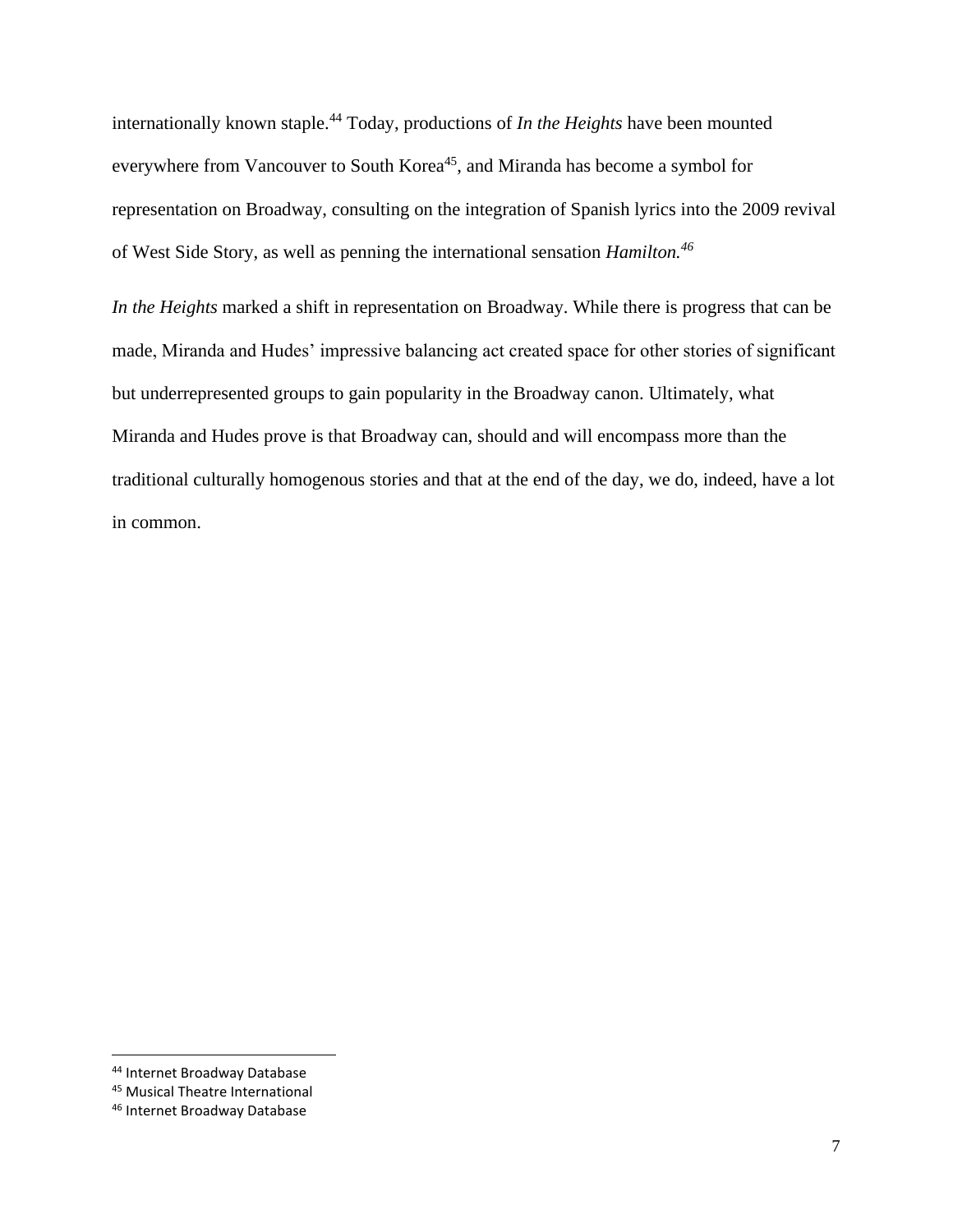## Works Cited

"Music Theatre International." Music Theatre International, www.mtishows.com/.

Cázares, Gabriela. "Resisting Gentrification in Quiara Alegría Hudes and Lin-Manuel Miranda's In the Heights and Ernesto Quiñonez's Bodega Dreams." *American Studies*, vol. 56 no. 2, 2017, p. 89-107. Project MUSE, doi:10.1353/ams.2017.0023.

Dauvergne, Catherine. The New Politics of Immigration and the End of Settler Societies. Langara College, 2017.

Heinze, Roxane. Theatre Journal, vol. 60, no. 1, 2008, pp. 145–146. JSTOR, www.jstor.org/stable/25070171. Accessed 7 Apr. 2020.

Hudes Quiara Alegría, et al. In the Heights: the Complete Book and Lyrics of the Broadway Musical. *Applause Theatre & Cinema Books*, 2013.

In The Heights Original Broadway Cast. In The Heights: Original Broadway Cast Recording. By Lin Manuel Miranda. Cond. Alex Lacamoire. Perf. Lin Manuel Miranda, Mandy Gonzalez, Christopher Jackson, Karen Olivo, Olga Merediz, Carlos Gomez, Priscilla Lopez, Robin de Jesús, Janet Dacal, Seth Stewart, Eliseo Román. Rec. June 3rd, 2008. Producer Ghostlight Records. MP3.

Karp, Jonathan. "'I Can't Believe I'm Doing It with Madame Bovary': Learning to Write Musical Comedy." *The American Scholar*, vol. 74, no. 1, 2005, pp. 110–114. JSTOR, www.jstor.org/stable/41221380. Accessed 20 Feb. 2020.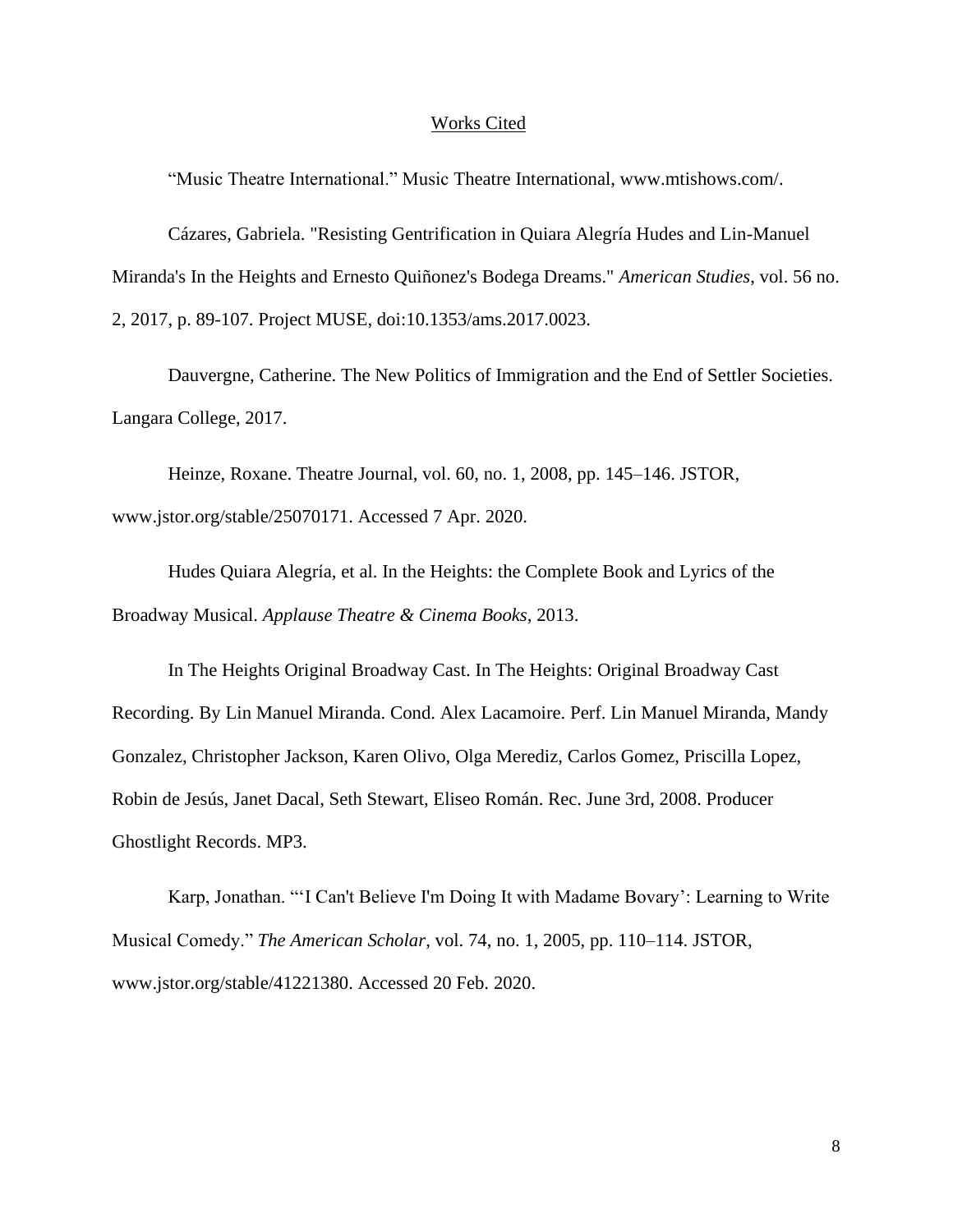Kayes, Gillyanne, and Graham F. Welch. "Can Genre Be 'Heard' in Scale as Well as Song Tasks? An Exploratory Study of Female Singing in Western Lyric and Musical Theater Styles." *Journal of Voice*, vol. 31, no. 3, 2017, pg 1-2, doi:10.1016/j.jvoice.2016.09.015.

League, The Broadway. "Demographics of the Broadway Audience 2007-2008". 2008. League, The Broadway. "IBDB.com." IBDB, [www.ibdb.com/.](http://www.ibdb.com/)

Program for *In the Heights* at the Richard Rodgers Theatre, New York. Playbill, 2008.

Sáez, Elena Machado. "Blackout on Broadway: Affiliation and Audience in In the Heights and Hamilton." *Studies in Musical Theatre*, vol. 12, no. 2, Jan. 2018, pp. 181–197., doi:10.1386/smt.12.2.181\_1.

Santiago Cruz, Abiezer. Personal Interview. 16 Feb. 2020.

Schorske, Carina del Valle. "The Ladder Up: A Restless History of Washington Heights." *Virginia Quarterly Review*, vol. 95 no. 4, 2019, p. 38-49. Project MUSE muse.jhu.edu/article/743776.

Smitherman, Geneva. "'The Chain Remain the Same' Communicative Practices in the Hip Hop Nation." *Journal of Black Studies*, vol. 28, no. 1, 1997, pp. 3–25., doi:10.1177/002193479702800101.

Sondheim, Stephen. *Finishing the Hat: Collected Lyrics* (1954-1981) with Attendant Comments, Principles, Heresies, Grudges, Whines and Anecdotes. Alfred A. Knopf, 2011.

Torres, George. *Encyclopedia of Latin American Popular Music*. Greenwood, 2013.

Valencia, Juan Carlos. "'El Ritmo No Perdona': Latin American Popular Music,

Commercial Media and Aesthetic Coloniality." *Postcolonial Studies*, vol. 17, no. 2, Mar. 2014,